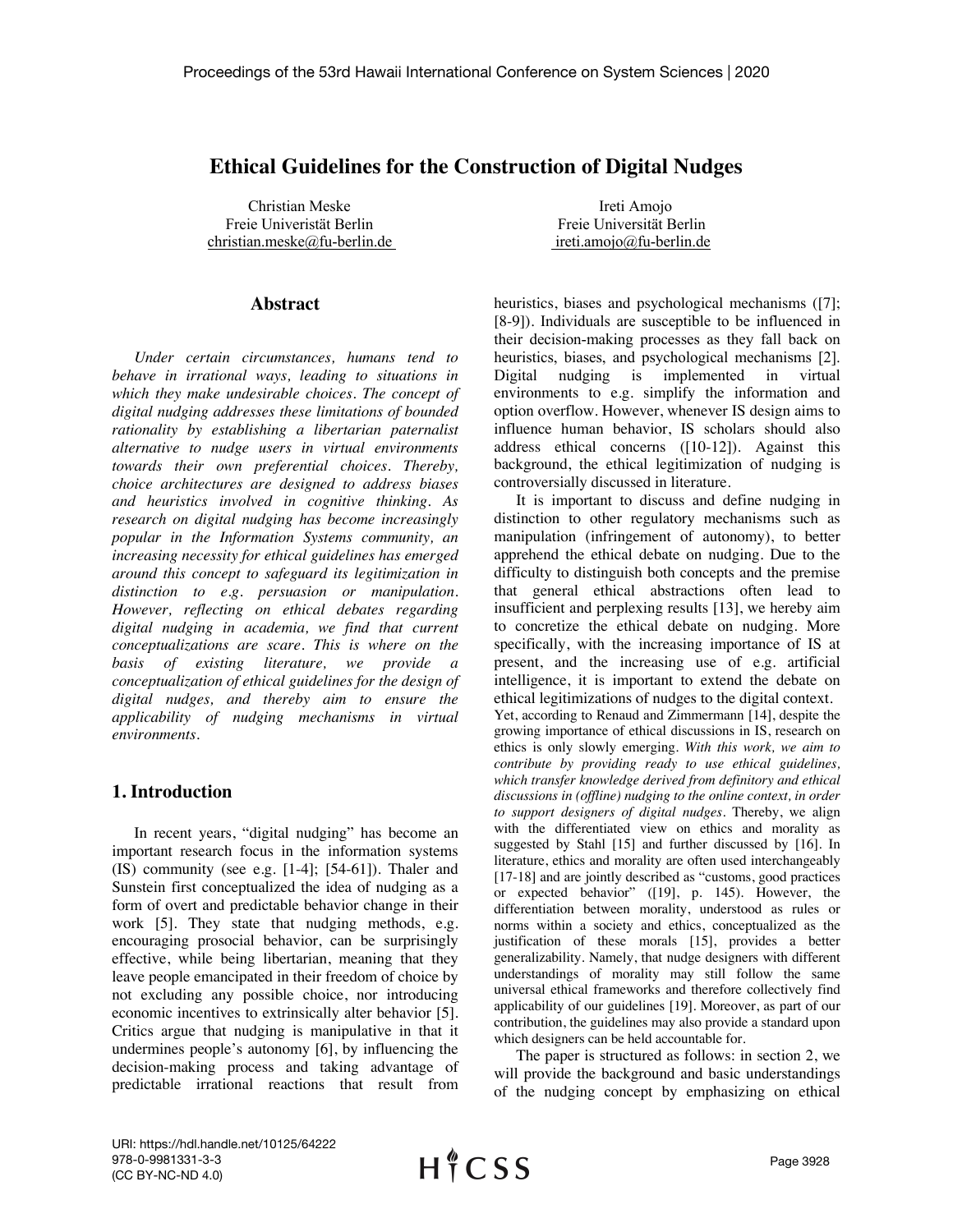aspects of nudging in regard to libertarian paternalism and manipulation. Thereafter, in section 3, we will present our research design, before we work towards ethical guidelines in digital contexts, which are derived from existing literature in section 4. In section 5, we will present our discussion, followed by a summary and outlook to future research in section 6.

## **2. Theoretical background**

### **2.1 Bounded rationality and digital nudging**

A short introduction into behavioral science, and existing cognitive processes guiding human decisionmaking provide a basic understanding of ethical discourses in nudging. Bounded rationality and the underlying idea of decision-making heuristics is based on the assumptions that humans dispose over two interconnecting cognitive systems: the unreflective (system 1) and the reflective (system 2) [5; 20]. Humans most regularly use unreflective (automatic) thinking. It is fast, effortless, relies on cognitive heuristics, and biases [20-21], and enables individuals to process multiple thoughts simultaneously. The reflective system, in contrast, is slow, and effortful as it comprises conscious and deliberate thinking [20-21]. Here, individuals process information sequentially, allowing them to critically reflect and analyze the information. Such 'bounded rationality' [20], is the underlying basis for the concept of nudging.

In this context, a nudge can be defined as "(...) *any aspect of the choice architecture that alters people's behavior in a predictable way without forbidding any options or significantly changing their economic incentives*" ([5], p. 6). It is always intended to either alter a person's unreflective thinking and consequent automatic behavior, or trigger the decision-making processes in the reflective system to guide conscious decisions, therefore altering choice [5]. Transferred to the virtual environment, digital nudging emphasizes on the medium and digital instruments through which nudges can influence choice architectures. It can be defined as the "use of user-interface design elements to guide people's behavior in digital choice environments" [12, p. 1] or a "*a subtle form of using design, information and interaction elements to guide user behavior in digital environments, without restricting the individual's freedom of choice*" [1, p. 3]. The tools and techniques used in digital nudging affect the same psychological mechanisms (i.e. biases, heuristics) as in the offline context. Since digital interfaces are always created by a choice architect and do not appear randomly, it is crucial to understand the design of digital (user) interfaces as the environment which influences decisions [2].

Zhang and Xu [26] found that transparency and the attitude towards privacy settings can be improved, showing the effectiveness of digital privacy nudges in mobile apps. Similarly, Weinmann et al. [12] acknowledged that opt-in or op-out default settings have a big influence on online user behavior. Defaultsetting research further reveals that nudges can (1) positively influence environmentally sound decisionmaking during [27] or (2) decrease (online) procrastination behavior in students [28]. More recent studies on online privacy assessed that the combination of different claims and supporting arguments is most promising to nudge an increase in privacy concerns [2]. Meanwhile, providing information about the incompatibility of goods during the purchasing process improves the online shopping behavior [29], while digital nudging may also influence users to reflect on their own sharing behavior and potentially related privacy concerns [30].

To this day, digital nudging receives less attention in enterprise settings, though it has great potential in working environments [32]. Kretzer and Maedche [3] pre-defined so-called "social nudges" which targeted a variety of different effects such as cohesion, business function, geographical distances, and hierarchy. In an experimental setting, they were then able to show a positive effect of their social nudges on the decisionmaking of users (e.g. enterprise report recommendations) [3].

#### **2.2 Regulatory mechanisms and manipulation**

The academic discourse on regulatory mechanisms involves (1) architecture (or code), as an alteration of the physical or digital environment to make alternative decisions less appealing, (2) libertarian paternalism, as a mechanism to positively influence rational decisionmaking, and (3) mandated disclosure (or notice) entailing the distribution of facts to influence informed decision-making [33]. While code was the first concept to emerge [34], it generally entails a manipulative character as choice architectures are influenced through sanctions [34] or other forms of governmental control to influence citizen behavior such as speed bumps to regulate driving speed [33]. Thereafter, nudging emerged and addressed decision-making based on the bounded rationality of humans as a way of aiding the choice selection of preferential options within existing choice architectures, rather than constructing choice architectures in a mandated and strictly paternalistic way [5]. However, as Thaler and Sunstein acknowledge the (soft) paternalistic character of nudges, they emphasize the libertarian aspect of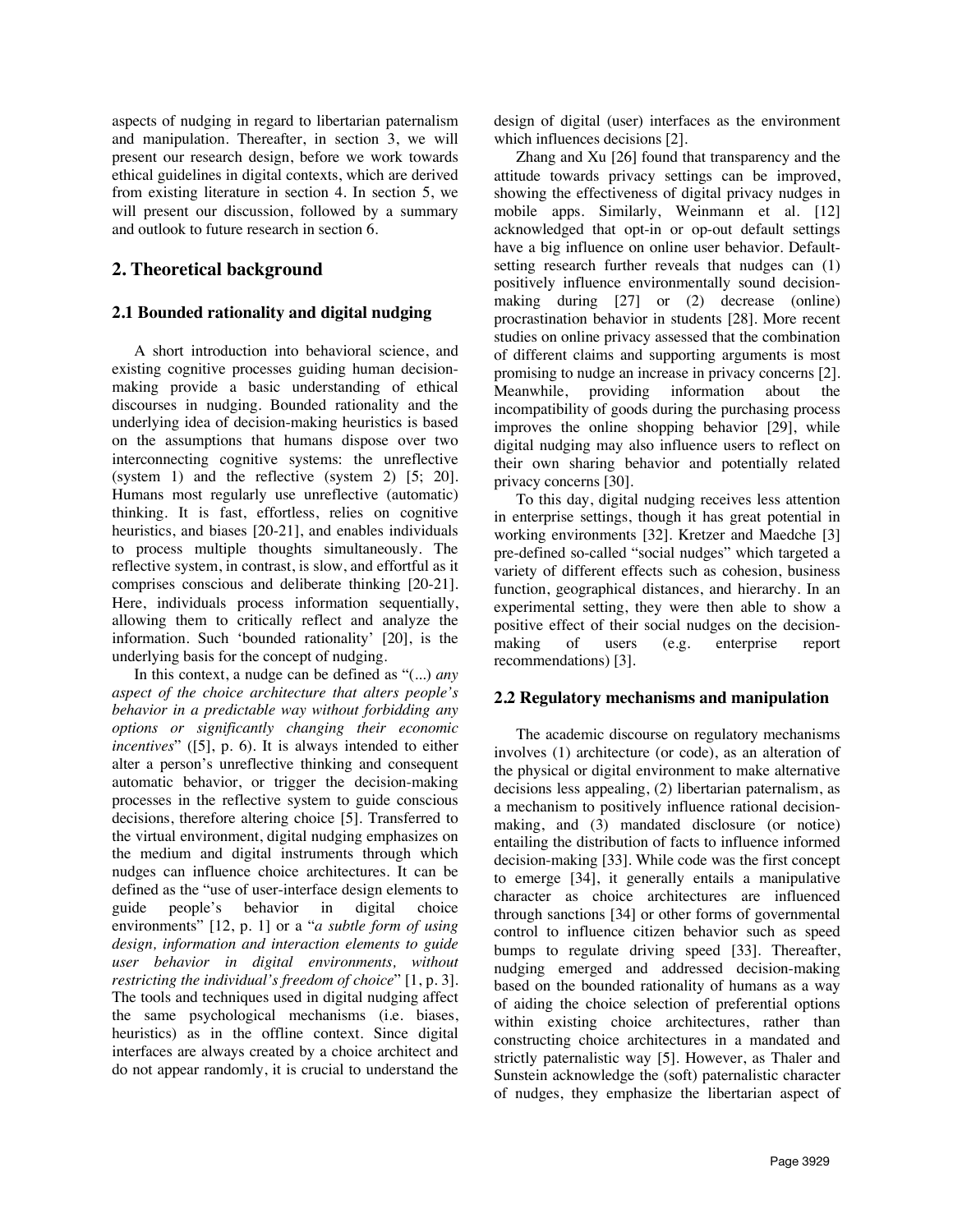nudging (e.g. the option to choose differently as nudged by authorities) as the distinguishing factor between nudging and manipulation [33].<br>A commonly used definition

A commonly used definition describes manipulation as "*intentionally causing or encouraging people to make the decisions one wants them to make, by actively promoting their (decision-)making (…) in ways that rational persons would not want to make their decisions*" ([35], p. 33). From our point of view, this definition likely applies to the idea of code. Moreover, nudging critics argue that nudging has a manipulative character [36]. Despite the efforts of Thaler and Sunstein [5] to legitimize nudging by distinguishing it from code, there is still continuous criticism regarding a clear understanding of the economic incentives or the lack of defined circumstances for the removal or addition of options [36]. In line with the criticism, the nudging concept does not provide a clarification nor do legitimizing conditions exist to differentiate nudging from manipulation. In the effort of closing this gap, we will review existing literature on more detailed approaches to define nudging and distinguish nudges from manipulation, before building our ethical guidelines on the basis thereof.

Hansen [37] draws the conclusion that there are two possibilities for the definition of a nudge. One being that nudges pursue paternalistic motives, which simplifies their ethical legitimization as the motive of the nudger has to be based on the interests of the nudgee [37]. The other conceptualizing nudging from a technical perspective as the effort to influence human judgement, choice or behavior in predictable ways where rational decision-making in line with one's own preferential choice set falls short to bounded rationality (e.g. due to cognitive boundaries, biases, routines) [37]. In consequence, and contrary to Thaler and Sunstein [5], here nudges (1) exclude relevant choice options, (2) grant extrinsic incentives, and (3) provide rational information and arguments [37]. In this definition, nudges are not necessarily paternalistic, therefore not always align with the preferences of the nudgee. Instead, this definition is more suitable for practical use because it includes both, nudges that have paternalistic motives as well as third-party interests. This is where nudging reaches its conceptual limitations because it is originally not laid out to include non-libertarian phenomena [38], yet, in reality many nudges have long been used for such purposes.

According to Grüne-Yanoff [39], it is impossible to consider all individual nudgee preferences for the construction of a choice architect. Nudging and especially digital nudging, always contain some prejudice towards certain choices. 'Subconscious' nudges often reach the biggest effect [7], which

particularly decreases the incentive for designers of digital nudges to aim at transparent implementations. Moreover, the implementation of non-transparent nudges bares one of the most central ethical concerns and reservations against nudging as transparency is one of the most important legitimizing conditions for the distinction between nudging and manipulation [5].

In regard to the ethical debate on nudging, research has provided a few different perspectives. On the basis of her conceptual paper on possible aspects counteracting the side-effects (e.g. distrust) or autonomy concerns of nudging, Clavien [65] argues that shared preference justifications (all affected nudgees agree with the goals pursued by the nudger) are the most adequate to ensure ethical legitimization of nudges. Meanwhile, Blumenthal-Darby and Burroughs [66] focused their work on the identification of ethically relevant dimensions in form of a list of considerations that must be acknowledged when choice architectures are being influenced.

In his analyses of case studies, Engelen [64] establishes a so-called list of criteria and their suggested contextual importance, which health practitioners should consider when nudging their patients. However, in a response to Engelen [64], Fowler and Roberts [67] criticize his work and suggest broadening its perspective to include a wider variety of cases for analyses, on top of the perspectives of those affected by the nudges as well as an assessment of the effectiveness of the implemented nudges. In light of the existing work on digital nudging and ethics it becomes apparent that though there have been some efforts to incorporate ethical standards into nudging, to this day two aspects are still missing: (1) the evaluation of ethical standards in digital nudging and (2) the introduction of ready to use guidelines for the actual design of nudges. This is also supported by Lembcke et al. [68] who point out, that an "*integration of practical ethical guidelines into* (an) *existing framework"* is yet to be done" (p. 13). We agree that the existing body of knowledge is still lacking a set of guidelines that can be utilized by designers in order to allow theory to actually inform practice. That is why our work set out to provide both aspects, thereby closing this gap.

## **3. Method**

On the basis of the provided definitions and first aspects to distinguish nudging from manipulation, we now introduce our literature analysis. We analyzed literature on regulatory mechanisms, nudging, and persuasion. We built our methodological approach based on the framework by vom Brocke et al. [40] and aligned our literature review with the categorization by Cooper [41], to assure a justified scope in line with the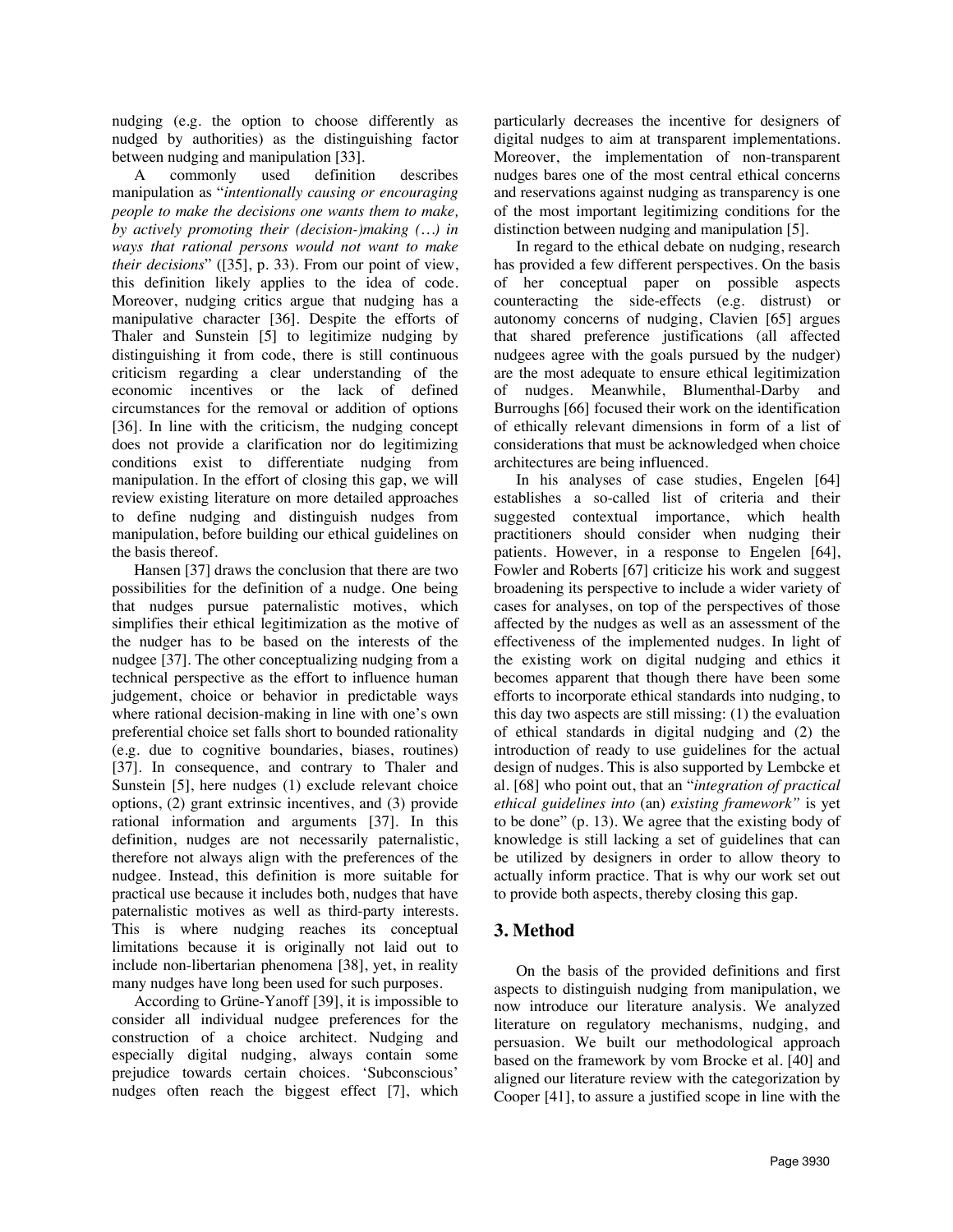goal and target group (Fig. 1). The goal of our literature analysis is a thorough representation of the ethical debate on nudging. Moreover, our goal was to review other potential concepts to provide a holistic foundation for the derivation of ethical guidelines. The selection process was not entirely neutral as we preselected relevant publications, which fit our goal and aligned with the IS context. With our work we aim to address scholars in nudging related topics and designers or practitioners implementing nudges in virtual environments.

#### **Table 1**. **Visualization and categorization approach (Cooper, [41]; vom Brocke et al., [40]).**

| Character-<br>istics |                   | Categories              |                     |                                |                                       |                     |  |
|----------------------|-------------------|-------------------------|---------------------|--------------------------------|---------------------------------------|---------------------|--|
| 1                    | focus             | research<br>outcomes    | research<br>methods |                                | theories                              | appli-<br>cations   |  |
| $\overline{2}$       | goal              | integration             |                     |                                | criticism                             | central<br>issues   |  |
| 3                    | organi-<br>zation | historical              |                     |                                | conceptual                            | method-<br>logical  |  |
| $\overline{4}$       | pers-<br>pective  | neutral representation  |                     | espousal of position           |                                       |                     |  |
| 5                    | au-<br>dience     | specialized<br>scholars | general<br>scholars |                                | practition<br>ers/<br>politician<br>S | general<br>public   |  |
| 6                    | $COV -$<br>erage  | exhaus-<br>tive         |                     | exhaustive<br>and<br>selective | represent<br>ative                    | central/<br>pivotal |  |

Forward and backward searches on all identified research articles allowed us to include relevant literature e.g. on regulatory mechanisms. Hereby we took a particular interest in publications discussing ethics and conceptual research methodologies. We derived our ethical guidelines iteratively by comparing relevant concepts and frameworks (e.g. [68]).

The process of deriving the ethical guidelines for the design of nudges is twofold. We first used a categorization scheme based on the framework as introduced by Hansen and Jespersen [42], distinguishing between transparent and non-transparent nudges in combination with system 1, unreflective and system 2, reflective thinking. In a second step, we closely regarded the identified literature to derive our guidelines in a stepwise approach. Altogether, we used a descriptive research methodology by casting a light on a current issue and gradually building on already existing work. Accordingly, the ethical guidelines we introduce in the following were developed on the basis of past work and the idea, that an ethical approach to the design of nudges should consider transparency and the cognitive thinking processes of the target audience as the two starting points of consideration.

# **4. Results: ethical guidelines for the design of digital nudges**

Our guidelines assist and provide a ready to use checklist, to guide researchers and practitioner in the design process of nudges. In line with this goal we provide a universal framework that applies to all digital nudges, and most importantly for all designers independent of their occupational or epistemological background.

### **4.1 Transparency as a legitimizing condition for nudges**

While it seems logical in theory that individuals always have the freedom to choose differently than what they are being nudged towards [5], a broad variety of nudges are not transparent and therefore non-paternalistic. Consequently, nudging gives individuals the theoretical option to choose differently, but practically their behavior is changed in a way that does not provide options to vary choices.

Given that nudges always have to be transparent [5], it is crucial to regard transparency in more detail. Namely, (digital) nudges can be distinguished as transparent and non-transparent [43]. It is the nontransparent types of nudges that fall under the manipulation objection as they work subliminally and are usually not striking to the nudgee [46]. Considering the unreflective (system 1) and reflective (system 2) cognitive systems, we recognize that there are different forms of influence between these two types of nudges.

Since system 1 nudges influence (e.g. simplify) choices, they can infringe an individual's autonomy, if undetected by the nudgee [23]. System 2 nudges alter a nudgee's reflective thinking (e.g. habits) [23], possibly influencing a shift in behaviour (e.g. exclude choice). However, non-transparent system 1 nudges can only be legitimate, if preceded by some type of information or clarification about the nudge. This precondition cannot apply to non-transparent system 2 nudges, as the nudger intentionally excludes possible choices, leading to an intentional and unethical manipulation of the contextual environment and consequent behaviour. This concludes that non-transparent nudges have to be used in a disclosed manner and the nudgees have to be able to intervene and resist the triggered behavioral change at all times.

Wilkinson [47] supports this distinguished view of non-transparent system 1 and 2 nudges by stating that nudges, which neither qualify as a form of intentional influence on choice (unreflective system 1) nor inflict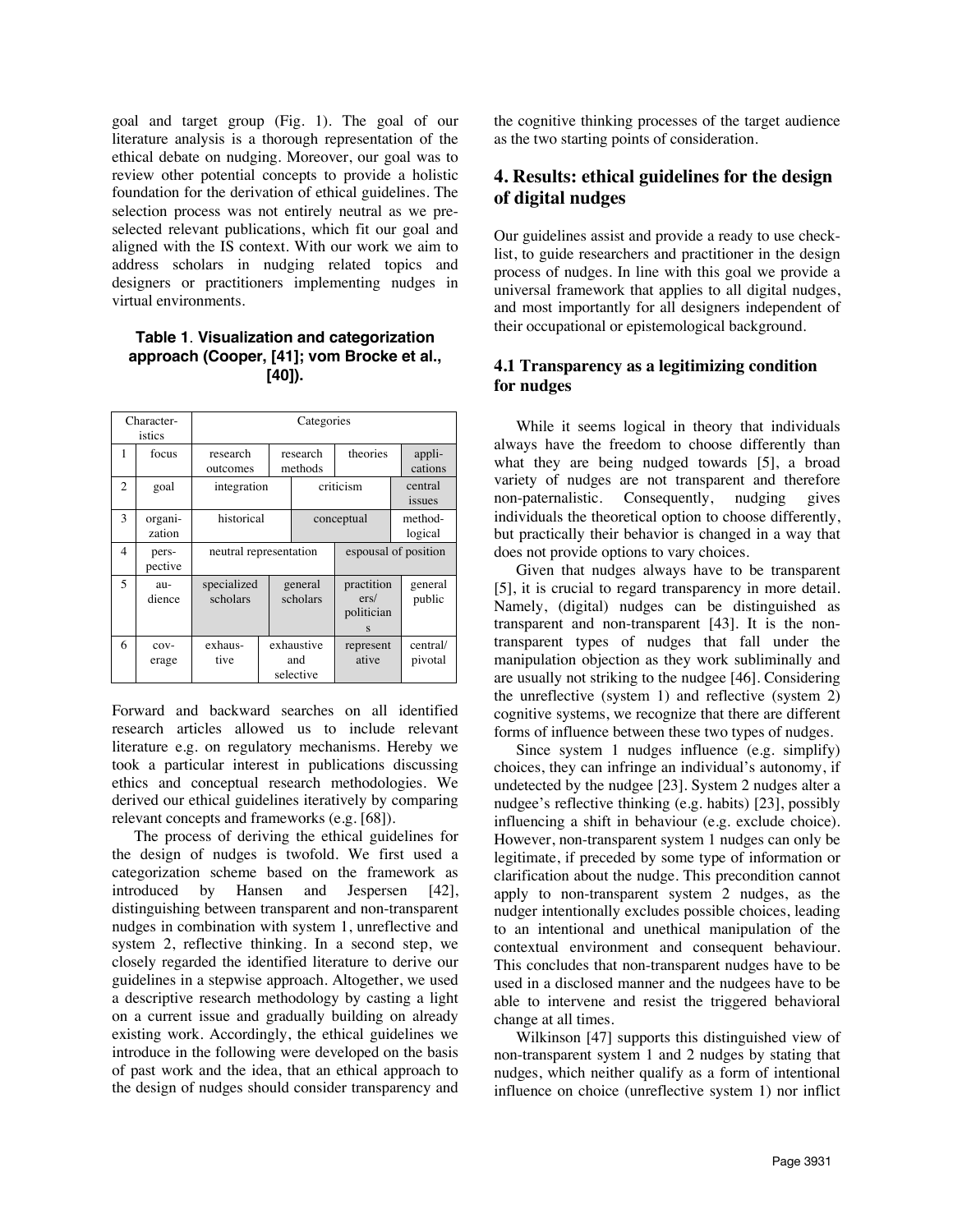on or pervert an individual's decision-making process and consequent behavior (reflective system 2), can be considered manipulation. Therefore, under the given considerations, which we will also further discuss as "legitimizing conditions", ethical nudges can either be transparent or non-transparent (see e.g. Table 3).

### **4.2 Easy-resistibility as a legitimizing condition for (non-)transparent nudges**

In line with Thaler and Sunstein [5], the original choice sets of a nudged person are limitless and should not be inhibited by external factors. Accordingly, Saghai [48] suggests, that if choice architects are used to shape choices, users must also be given the option to resist. Thaler and Sunstein [5] agree by stating that nudges should be "easy and cheap to avoid" (p. 9).

According to Saghai [48], easy resistibility is provided, when a nudgee has the ability and chance to become aware of how the nudge is steering the individual towards a certain behavior; when a nudgee has the ability to oppose the triggered behavior or choice; or when the influence of the nudge is not undermining the nudgee's attention-bringing or inhibitory capacities. We conclude that non-transparent system 1 nudges can only be legitimate, if easy resistibility is ensured. Meanwhile, non-transparent system 2 nudges are excluded from this legitimization as a nudgee has no ability to oppose influence taking he or she is unaware of.

#### **4.3 Non-controllability as a legitimizing condition for (non-)transparent nudges**

Moreover, Saghai [48] also states that substantially non-controlling nudges, shaping the environment through intentional choice architectures may be libertarian. This means, that the nudger should not take any measures to violate the autonomy of the nudgee, such e.g. incentives or coercion.

The substantial non-controlling condition therefore protects the nudgee from influences that change the individual's perspective in a subliminal or even manipulative way. However, as it can be argued that resistibility is a subjective criterion, following the argument by Faden and Beauchamp [49], Saghai [48] suggests that objective views of resistibility align with the perception of the average person. We summarize that to distinguish digital nudging and (non-libertarian) manipulation, we first acknowledge prejudices as a constituent of all decision-making environments, especially in the digital world.

Further, we acknowledge, that if nudgers construct choice architectures they have to do so transparently,

include a possibility of resistance, and avoid extrinsic incentives. This is also expressed by the term "easy resistibility", which is often used in the nudging context. One may hence speak of manipulation when a non-transparent nudge is implemented without any preceding information, and is further perceived as an unwanted, disfavored alteration of decision-making processes in digital environments. According to our provided arguments and conditions to distinguish paternalism from manipulation, Table 2 provides an overview and categorization scheme of the essential conditions for legitimate nudges as well as legitimizing conditions for non-transparent nudges that we derived from the literature. Further, Table 2 also resembles the basic frame, on the basis of which we derived our ethical guidelines in Table 3. Nudge designers need to be mindful of the public welfare or normative incentive applying to their target group (Step 1) [69], and use this knowledge as the basis on which nudging goals (Step 2) and design principles (Step 3) can be derived, before their evaluation (Step 4).

| Table 2. Summary of ethically legitimizing<br>conditions of nudges |                            |                             |  |  |  |  |
|--------------------------------------------------------------------|----------------------------|-----------------------------|--|--|--|--|
| <b>Essential</b><br>conditions                                     | Legitimizing<br>Conditions | <b>Authors</b>              |  |  |  |  |
| I ihertorion                                                       | Transparency               | $[43] \cdot [5] \cdot [37]$ |  |  |  |  |

| газеннаг<br>conditions                                                      | Legithhizhig<br><b>Conditions</b>                                    | <b>Authors</b>                |  |
|-----------------------------------------------------------------------------|----------------------------------------------------------------------|-------------------------------|--|
| Libertarian                                                                 | Transparency                                                         | $[43]$ ; [5]; [37]            |  |
| Paternalism                                                                 | System 1: easy<br>resistibility,<br>non-controlling                  | [42]; [7]; [46]; [50]<br>[48] |  |
|                                                                             | System 2: easy<br>resistibility,<br>non-controlling                  | [48]                          |  |
|                                                                             | Non-transparency                                                     |                               |  |
| System 1:<br>disclosure, consent,<br>easy resistibility,<br>non-controlling |                                                                      | [50]; [42]; [47]              |  |
|                                                                             | System 2: nudges<br>are manipulative<br>and beyond<br>legitimization | [51]; [47]; [42]              |  |

Hence, we distinguish nudges that affect the reflective thinking from manipulative nudges that affect the unreflective thinking, if they are nontransparent or according to [46] remain undetected by the nudgee. In regards to non-transparent nudges we are now able to further derive legitimizing conditions of ethical nudges. Based on existing literature regarding the basic characteristics of (digital) nudging as well as the described legitimizing conditions, Table 3 provides ethical guidelines in form of a checklist that has to be satisfied in order to assure the design of ethical digital nudges.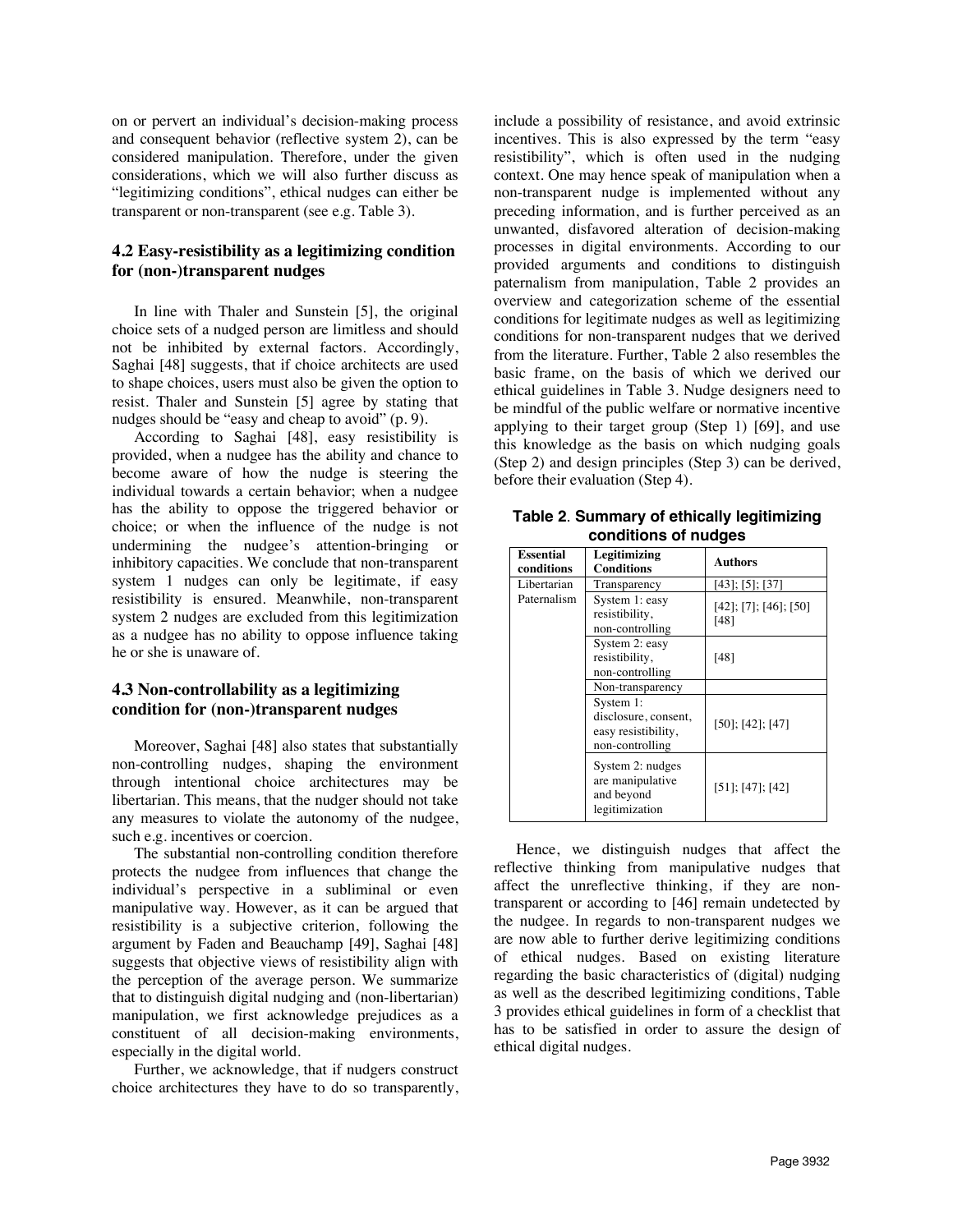## **Table 3. Ethical Guidelines for the Construction of Digital Nudges**

| Ethical Guidelines for Digital Nudging: A stepwise approach |                                                                                                             |                                                                                                                                                                                                                            |                                                                                                                                                                                                                                                                                         |  |  |  |
|-------------------------------------------------------------|-------------------------------------------------------------------------------------------------------------|----------------------------------------------------------------------------------------------------------------------------------------------------------------------------------------------------------------------------|-----------------------------------------------------------------------------------------------------------------------------------------------------------------------------------------------------------------------------------------------------------------------------------------|--|--|--|
| cognitive heuristics and biases                             | Step 1: Understand the intentions of potential users and their                                              | the target group has been thoroughly identified<br>the preferential choice set of your target group has been identified                                                                                                    |                                                                                                                                                                                                                                                                                         |  |  |  |
| Step 2: Derive the goals of digital nudging                 |                                                                                                             | the goals are in alignment with the users' preferential<br>choice set and/ or stem from good intentions. They benefit and do not<br>harm the user.<br>the potential impact is predictable                                  |                                                                                                                                                                                                                                                                                         |  |  |  |
| Step 3: Design and implement the nudge                      |                                                                                                             |                                                                                                                                                                                                                            |                                                                                                                                                                                                                                                                                         |  |  |  |
|                                                             | System 1 (Unreflective Thinking) fast, unconscious decision making & parallel/ convergent thinking          |                                                                                                                                                                                                                            |                                                                                                                                                                                                                                                                                         |  |  |  |
| <b>Transparent</b>                                          | the choice architecture is<br>presented in the most<br>simplified way                                       | Non-transparent                                                                                                                                                                                                            | justification for the need for<br>non-transparency is given                                                                                                                                                                                                                             |  |  |  |
| Easy resistibility                                          | the nudge is easy and<br>cheap to avoid. There are no                                                       | Disclosure                                                                                                                                                                                                                 | simplified information about<br>the nudge is provided                                                                                                                                                                                                                                   |  |  |  |
|                                                             | costs to avoiding the nudge.                                                                                | Consent                                                                                                                                                                                                                    | consent forms are provided<br>requiring users to thoroughly<br>read & opt-in to the terms and<br>conditions to ensure informed<br>consent, or informational nudges<br>signaling preselected default-settings<br>are provided, in cases were informed<br>consent was already established |  |  |  |
| Non-controlling                                             | no incentive/ coercion was<br>introduced to influence<br>choice                                             | Easy resistibility                                                                                                                                                                                                         | the nudge is easy and<br>cheap to avoid. There are no<br>costs to avoiding the nudge.                                                                                                                                                                                                   |  |  |  |
|                                                             |                                                                                                             | Non-controlling                                                                                                                                                                                                            | no incentive/ coercion was<br>introduced to influence<br>choice.                                                                                                                                                                                                                        |  |  |  |
|                                                             | System 2 (Reflective Thinking) slow, conscious & sequential/ critical thinking                              |                                                                                                                                                                                                                            |                                                                                                                                                                                                                                                                                         |  |  |  |
| <b>Transparent</b><br>Easy resistibility                    | the choice architecture is<br>presented in a simple and<br>comprehensive way<br>the nudge is easy and cheap | Non-transparent                                                                                                                                                                                                            | Designing non-transparent digital<br>system 2 nudges (reflective)<br>is considered manipulative. Therefore, the<br>nudge should now be re-considered.                                                                                                                                   |  |  |  |
|                                                             | to avoid. There are no costs to<br>avoiding the nudge.                                                      |                                                                                                                                                                                                                            |                                                                                                                                                                                                                                                                                         |  |  |  |
| Non-controlling                                             | no incentive/ coercion was<br>introduced to influence<br>choice.                                            |                                                                                                                                                                                                                            |                                                                                                                                                                                                                                                                                         |  |  |  |
| Step 4: Evaluation of the digital nudge and iteration       |                                                                                                             | the nudge is consistent with the original goal and useful to influence<br>the target behavior<br>there are no unintended negative consequences (e.g.<br>malicious intent, monetary disadvantages) for the target<br>group. |                                                                                                                                                                                                                                                                                         |  |  |  |

# **5. Discussion**

As supported by research of [1] and [2], the nudger has to understand the intentions of potential users and their heuristics as well as biases in the first step.

This includes acknowledging that the targeted nudgees may experience both, unreflective and reflective thinking during their interaction with the nudge and consequent decision-making process. In the consecutive second step the nudger can now derive the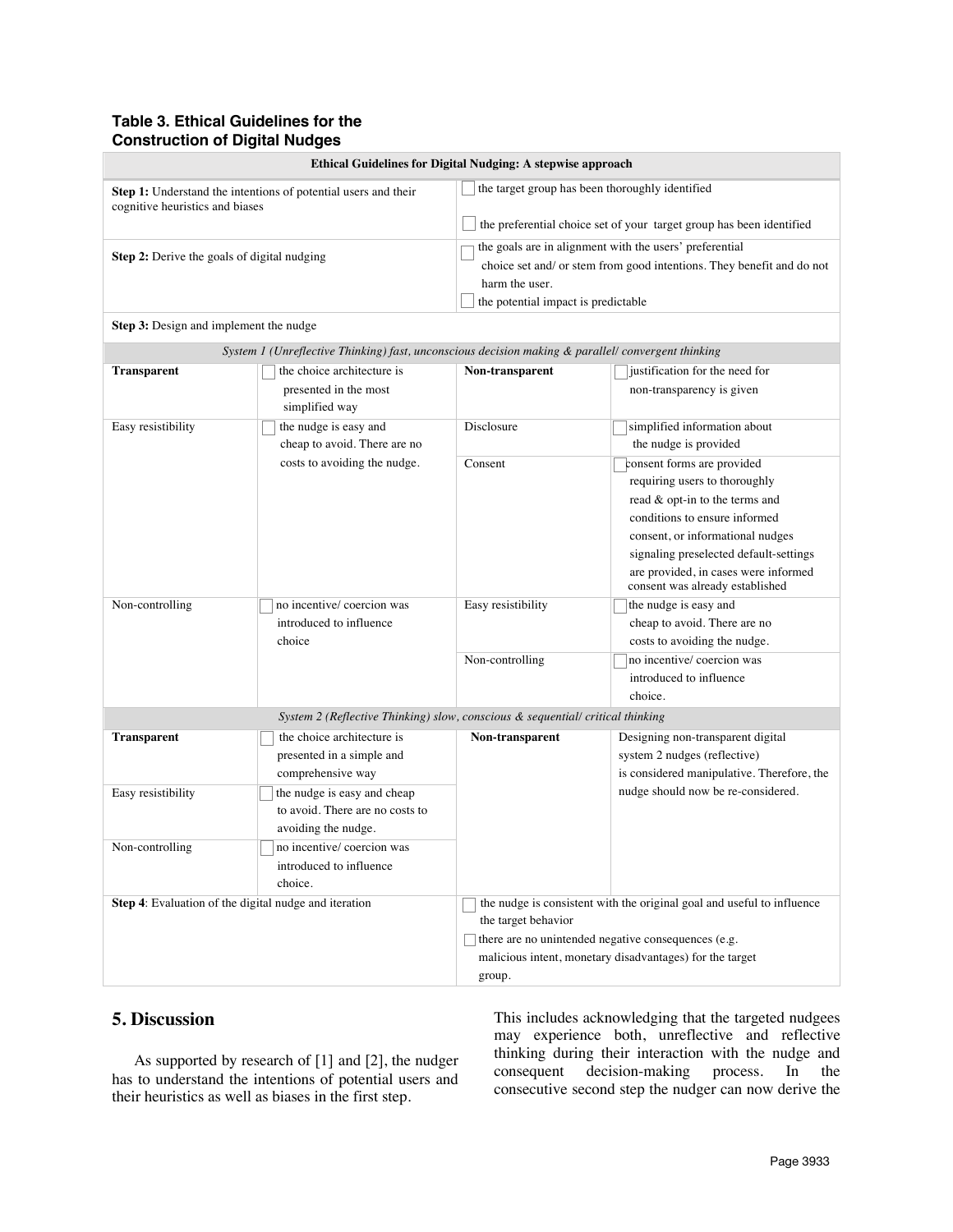goal a digital nudge aims to achieve. On the basis thereof the nudger is able to design and implement the nudge. Hereby, the nudger needs to be aware of the different cognitive systems his target group fluently switches in and out of when interacting with the digital interface.

When implementing **transparent digital system 1 nudges** (unreflective), automated behavior is being influenced, making these types of nudges almost impossible to avoid. Although they appear to be detectable to the nudgee, they work manipulative in a technical (not psychological) way. As they are overt and identifiable, these nudges are ethically justifiable. Here, the choice architect is held responsible for the nudging effects because an individual's automatic thinking guides the user behavior. If an individual is nudged against personal preferences, attention bringing capacities can be activated and deliberate thinking allows the individual to resist the nudge [48]. If the goal of a choice architect is to e.g. increase the security settings during online purchasing, respective security settings could be nudged in a simplified and accessible way (e.g. reminders to update settings or increased visibility of security options) that the nudgee may automatically feel encouraged to update the privacy settings.

When designing **non-transparent digital system 1 nudges** (unreflective) manipulation risks are high, as they are almost undetectable and influence behavior subliminally. Thus, it is difficult for the nudgee to reconstruct the ends and means of the nudge or perceive all possible options. Hence, choice architects should always aim to be in line with user interests. However, as individual user interests may be difficult to reconstruct for designers, another option is to reveal the intentions behind the nudge or request the user's consent. This would require the nudger to implement at least one of the following legitimizing conditions: disclosure of information or asking user consent as a prerequisite to continue using the website. The mentioned legitimizing conditions, also known as informed consent [14] are however not always prompted, especially given the vastness by which users move across digital landscapes, oftentimes holding multiple registrations with different platform providers. In such cases we acknowledge that a ready-to-use ethical guideline needs to be aware of the discrepancy between ethical nudging and providing the least amount of disruption during a user experience. Therefore, instead of suggesting to request informed consent every time a user logs onto a platform, we suggest that priming or signaling nudges could be implemented to raise the user's awareness. This would qualify for an information box signaling the users that he was nudged according to the preselected defaultsettings that were agreed upon during the initial registration process on the current platform for instance.

Designing and implementing **transparent digital system 2 nudges** (reflective), entails influencing choice in a transparent way, by emphasizing choices consistent with the nudgee's preferences [42]. This system of nudges activates reflective thinking, making it easy to understand the means and ends of the implemented nudge and giving the nudgee the actual possibility to make choices without perverting his or her decision-making process. These nudges are truly libertarian as they influence individuals without manipulation or infringement of autonomy. This is in line with Tocchetto [63] who argues that only reflective (and transparent) nudges are morally harmless. Here, the nudger would e.g. use timely information nudges as triggers reminding the user of the insufficient security settings or provide additional information during the user journey on the website to encourage the nudgee to reflect password or security choices.

Designing **non-transparent digital system 2 nudges** (reflective) on the other hand is considered non-paternalistic and manipulative. Although these nudges use tools that activate reflective thinking, they do not allow the nudgee to reconstruct the means and ends of the implemented nudge. Choices are manipulated, leading to behavioral change without the opportunity to choose differently. Here, nudgees would be forced to update or revisit security settings before e.g. logging out. Even though this could potentially increase the overall security settings it would manipulate user behavior and infringe freedom of choice.

Finally, the fourth and last step in the design or implementation of ethical nudges is to evaluate the nudge and, if necessary, interactively adjust aspects according to the principles we have provided. This step will be subject to further research. We used a heterogenous body of literature as part of our methodology to derive the ethical guidelines.

Therefore, as a final step, we added the evaluation and possible iteration of the digital nudge. By doing so we adapted known evaluation processes as part of IS research affiliated Design Science Research methodologies (see e.g. [52]), which provides an important implication for nudging research and its constant effort of putting nudging theory into practice. We view the evaluation phase of the ethical guidelines as a central final step to assure functional purpose and target analysis [52] and provide a quality standard as part of our key practical contribution to establish ethical nudging design guidelines. Namely, the evaluation is a reassessment if the results match the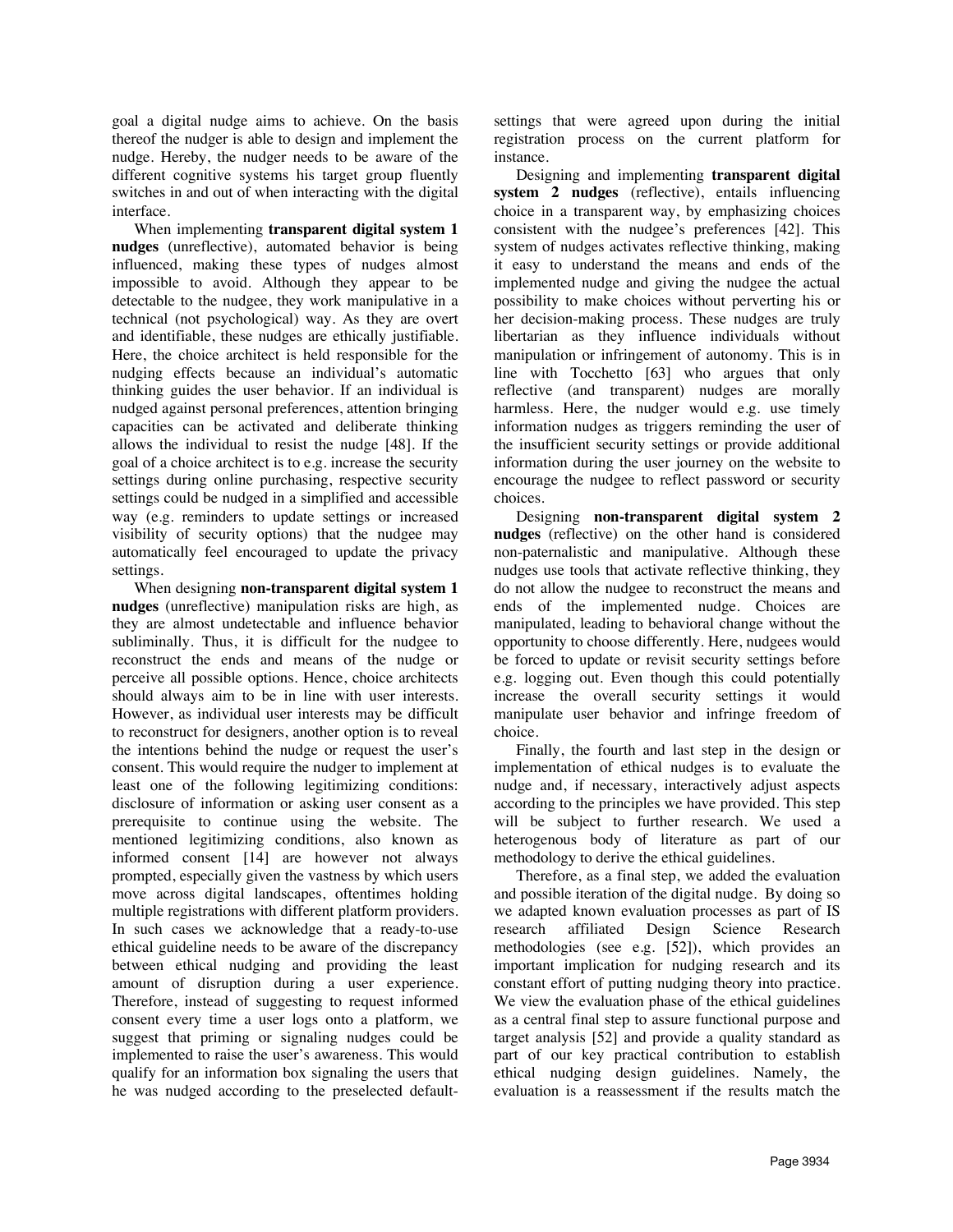expectations (steps 1-3) [53]. After we derived and iteratively improved the ethical guidelines for nudging, we aim to test and evaluate our guidelines in the future (e.g. by designers of digital nudges) to provide legitimization for the use of digital nudges in IS specific contexts.

### **6. Conclusion**

In this paper, we critically reflected the current status quo in the ethical discussion on digital nudging. We expanded on existing research by drawing between libertarian nudges, non-libertarian nudges and manipulation. The latter only being present in cases where non-transparent nudges are implemented in the attempt to alter people's decision-making processes and consequent behaviour in a way they would not have chosen by themselves, thus violating their autonomy and freedom of choice.

We conclude, that designers of a choice architecture have to be able to defend the used measures, thereby self-checking if their nudge withstands public scrutiny. Our literature-based conceptualization of ethical guidelines very well reflects the status quo of the existing academic discourse. However, we acknowledge that both, providing different case scenarios of the application of our guidelines as well as possibly mapping these to the structure of a nudging design method, therefore allowing us to derive an actual research question, would highlight the applicability of our guidelines and further improve the contribution to practice. This is why we will consider both aspects in future research. As a next step, the guidelines need empirical validation and discussion with nudgers and nudgees. We hence suggest implementing and testing our guidelines in a consecutive research project to expand on the contribution for practitioners, validate our guidelines, and provide a concretized call to action for their enforcent.

## **7. Acknowledgements**

We thank Nico Kastunowicz for his support.

#### **8. References**

[1] Meske, C. and Potthoff, T., "The DINU Model – A Process Model for the Design of Nudges," in *Proceedings of the 25th European Conference on Information Systems*, pp. 2587-2597, 2017.

[2] Schneider, C., Weinmann, M. and vom Brocke, J., "Digital Nudging: Influencing Choices by Using Interface Design," *Forthcoming at Communications of the ACM*, vol. 61, no. 7, pp. 1–11, 2018.

[3] Kretzer and Maedche, A., Designing Social Nudges for Enterprise Recommendation Agents: An Investigation in the Business Intelligence Systems Context, *Journal of the Association for Information Systems*, vol. 19, no.12, pp. 1-48, 2018.

[4] Hummel, D. and Maedche, A., "How effective is nudging?" A quantitative review on the effect sizes and limits of empirical nudging studies. *Journal of Behavioral and Experimental Economics Impact*, vol. 80, pp. 47-58, 2019.

[5] Thaler, R. H. and Sunstein, C. R. Nudge, Int'l., *Penguin Books,* London, GB, 2009.

[6] Blumenthal-Barby, J. S., "Choice Architecture: A mechanism for improving decisions while preserving liberty?". In *C. Coons and M. E. Weber (eds.) Paternalism. Theory and practice*, pp. 178-196. Cambridge: Cambridge University Press, 2013.

[7] Bovens, L., "The Ethics of Nudge," in Preference Change: Approaches from Philosophy, Economics and Psychology, T. Grüne-Yanoff and S. O. Hansson (eds.), pp. 207-219, 2009.

[8] Grill, K., "Normative and Non-normative Concepts: Paternalism and Libertarian Paternalism," in Ethics in Public Health and Health Policy: Concepts, Methods, Case Studies, D. Strech, I. Hirschberg and G. Marckmann (eds.), pp. 27– 46, 2013.

[9] Reiss, J. Philosophy of Economics: A Contemporary Introduction, *1st Edition, New York: Routledge*, 2013.

[10] Oz, E. 1992. "Ethical Standards for Information Systems Professionals: A Case for a Unified Code," *MIS Quarterly*, vol. 16, no. 4, pp. 423-433, 1992.

[11] Weinmann, M., Schneider, C. and vom Brocke, J. "Digital Nudging," *Business & Information Systems Engineering* (58), pp. 433-436, 2016.

[12] Maedche, A., Interview with Prof. Jeroen van den Hoven on "Why do Ethics and Values Matter in Business and Information Systems Engineering?", *Business & Information Systems Engineering* (59:4), pp. 297-300, 2017.

[13] Sunstein, C. R., "The Ethics of Nudging". *Yale Journal on Regulation,* (32:2), pp. 413-450, 2015.

[14] Renaud, K. and Zimmermann, V., "Ethical Guidelines for Nudging in Information Security & Privacy," *International Journal of Human-Computer Studies*, pp. 1-44, 2018.

[15] Stahl, B.C., "Researching Ethics and Morality in Information Systems: Some Guiding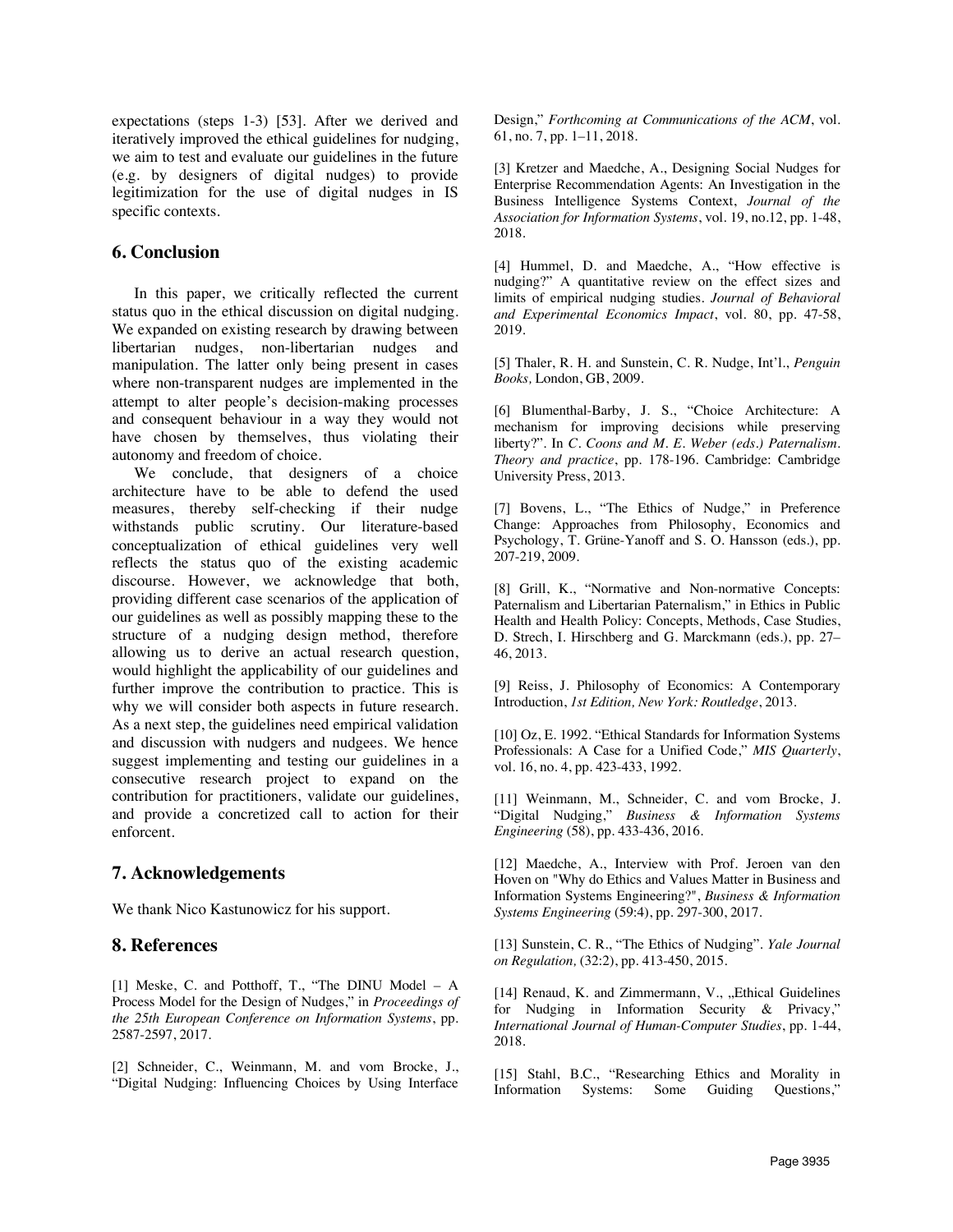*International Conference on Information Systems*, vol. 175, no. 99, pp. 1-17, 2008b.

[16] Lembcke, T.B., "Engelbrecht, N., Brendel, A. B., Kolbe, L., "To Nudge or Not To Nudge: Ethical Considerations of Digital Nudging Based On Its Behavioral Economics Roots," *ECIS Proceedings*, pp. 1-17, 2019.

[17] Johnson, D.G. "Computer Ethics," *Prentice Hall* (3), pp. 240, 2001.

[18] Ricoeur, P., "De la morale a l'éthique et aux éthiques," *In: Le Juste 2, Ricoeur*, P. (ed.), pp. 55-68, 2001.

[19] Stahl, B.C., "The ethical nature of critical research in information systems," *Information Systems Journal*, vol. 18, pp. 137-163, 2008 a.

[20] Kahneman, D., "Maps of Bounded Rationality: Psychology for Behavioral Economics," *American Economic Review*, vol. 93, no. 5, pp. 1449–1475, 2003.

[21] Stanovich, K. E. and West, R.F., "Individual Differences in Reasoning: Implications for the Rationality Debate?" *The Behavioral and brain sciences*, vol. 23, no. 5, pp. 645-726, 2000.

[22] Kahneman, D., "Thinking Fast and Slow", *Penguin Books*, London, GB, 2011.

[23] Felsen, G., Castelo, N. and Reiner, P. B., "Decisional enhancement and autonomy: Public attitudes to- wards overt and covert nudges," *Judgment and Decision Making*, vol. 8, no. 3, pp. 202–213, 2013.

[24] Rinta-Kahila, T. and Soliman, W., "Understanding Crowdsurfing: The Different Ethical Logics Behind the Clandestine Industry of Deception," *In ECIS Proceedings,*  pp. 1934-1949, 2017.

[25] Mirsch, T., Lehrer, C. and Jung, R., "Digital Nudging: Altering User Behavior in Digital Environments," *Proceedings Der 13. Internationalen Tagung Wirtschaftsinformatik (WI 2017)*, pp. 634–648, 2017.

[26] Zhang, B. and Xu, H., "Privacy Nudges for Mobile Applications: Effects on the Creepiness Emotion and Privacy Attitudes," *Proceedings of the 19th ACM Conference on CSCW*, ACM Press, pp. 1674–1688, 2016.

[27] Székely, N., Weinmann, M., & vom Brocke, J, "Nudging People to Pay CO2 Offsets - The Effect of Anchors in Flight Booking Processes," *In ECIS,* paper 62, pp. 2-10, 2016.

[28] Rodriguez, J., Piccoli, G., and Bartosiak, M., "Nudging the Classroom: Designing a Socio-Technical Artifact to Reduce Academic Procrastination". *Proceedings of the 52nd Hawaii International Conference on System Sciences*, pp. 4405-4414, 2019.

[29] Esposito, G., Hernández, P., van Bavel, R. and Vila, J., "Nudging to prevent the purchase of incompatible digital products online: An experimental study," PLoS ONE, vol. no. 3, e0173333, 2017.

[30] Cao, Z., Hui, K. L., and Hong, X., "An Economic Analysis of Peer Disclosure in Online Social Communities." *Information Systems Research*, pp. 546-566, 2018.

[31] Kroll, T, & Stieglitz, S., "Digital Nudging and privacy: improving decisions about self-disclosure in social networks\*". *Behavior & Information Technology*, pp. 1362- 3001, 2019.

[32] Stieglitz, S., Potthoff, T. and Kißmer, T., "Digital Nudging am Arbeitsplatz: Ein Ansatz zur Steigerung der Technologieakzeptanz," *HMD Praxis der Wirtschaftsinformatik*, vol. 54, no. 6, pp. 965–976, 2017.

[33] Calo, R., "Code, Nudge, or Notice. *University of Washington School of Law Research Paper*, vol. 99, no. 2, pp. 773-802, 2014.

[34] Lessing, L., "The Law of the Horse: What Cyberlaw Might Team," *Harvard Law Review*, vol. 113, no. 501, pp. 501-546, 1999.

[35] Hill, T. E., "Autonomy and Self-Respect", 2nd Edition, *Cambridge University Press*, Cambridge, 1991.

[36] Hansen, P. G., "The Definition of Nudge and Libertarian Paternalism: Does the Hand Fit the Glove?" *EJRR - European Journal of Risk Regulation* (7:1), pp. 155–174, 2016.

[37] Hansen, P.G., "The Definition of Nudge and Libertarian Paternalism: Does the Hand Fit the Glove?", *European Journal of Risk Regulation : EJRR*, vol. 7 no. 1, pp. 155–174, 2016.

[38] Lehner, M., Mont, O. and Heiskanen, E., "Nudging – A promising tool for sustainable consumption behaviour?" *Journal of Cleaner Production*, vol.134, no. A, pp. 166-177, 2016.

[39] Grüne-Yanoff, T., "Old wine in new casks: libertarian paternalism still violates liberal principles," *Social Choice and Welfare*, vol. 38, no. 4, pp. 635–645, 2012.

[40] vom Brocke, J., Simons, A., Niehaves, B., Reimer, K., Plattfaut, R. and Cleven, A., "Reconstructing the Giant: On the Importance of Rigour in Documenting the Literature", ECIS 2009 Proceedings, 2009.

[41] Cooper, H. M., "Organizing Knowledge Syntheses: A Taxonomy of Literature Reviews" *Knowledge, Technology & Policy*, vol. 1, no. 1, pp. 104-126, 1988.

[42] Hansen, P. G. and Jespersen, A. M. "Nudge and the Manipulation of Choice," EJRR - *European Journal of Risk Regulation*, vol. 4, no. 1, pp. 3–28, 2013.